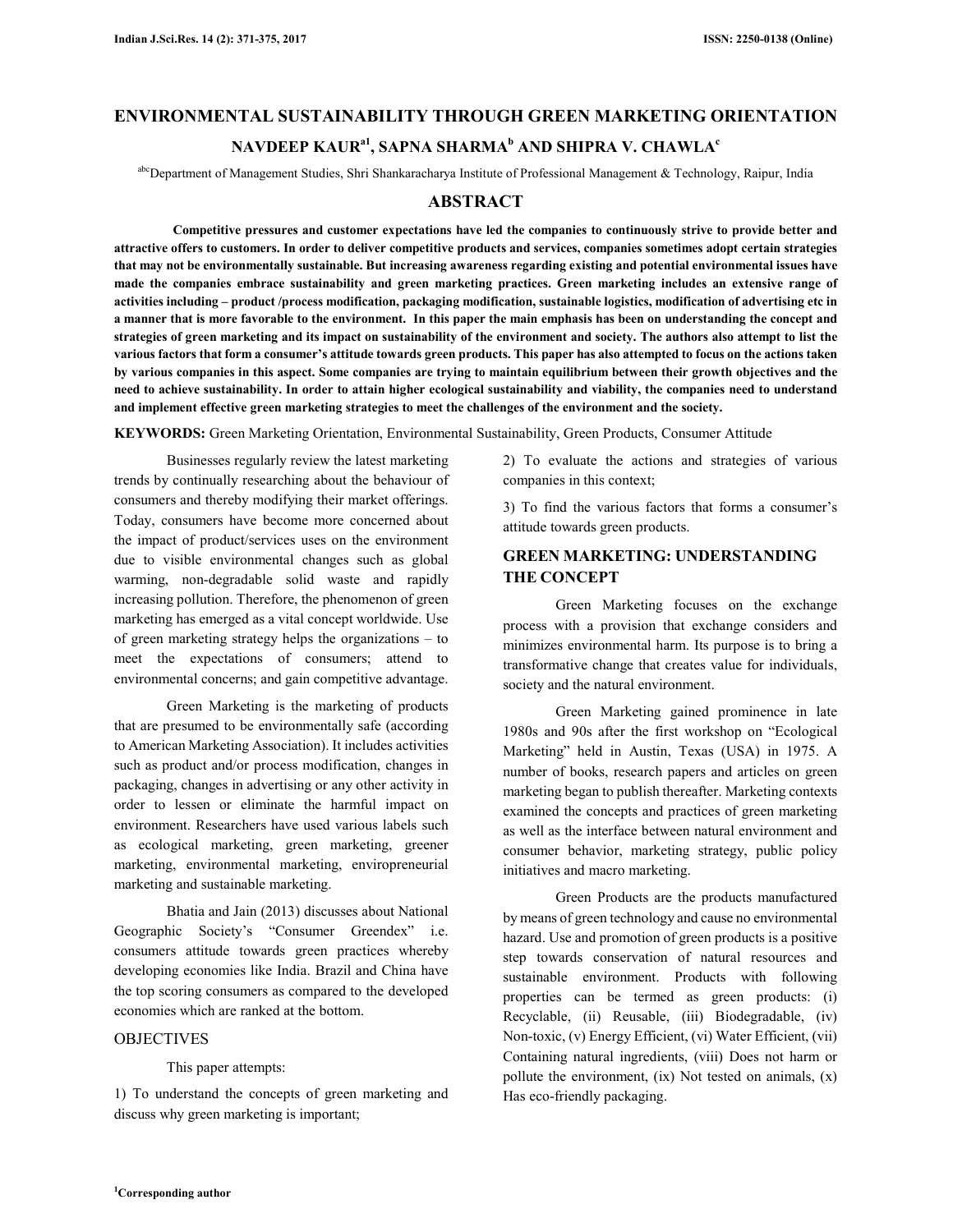Green marketing offers business an opportunity to achieve their objectives of top and bottom line growth. Practicing Green Marketing has long term implications. Although start-up cost is involved in the modification of business or production processes, the companies will save money in the long term. For example the cost of installing wind/solar/water energy is an investment in energy cost savings for the future. Companies developing new and improved products and services in view of environmental impact have better access to new markets and considerably increased profits. The companies can enjoy competitive advantages over those marketing non-environmentally responsible alternatives. Governmental bodies and pressure from competitor firms are forcing the companies to become more socially and environmentally responsible.

Figure 1 indicates the differences between Traditional Marketing & Green Marketing in terms of the parties involved in exchange, objectives, corporate responsibility, reach of marketing decisions, ecological demands and green pressure groups.



**Figure 1: Traditional Marketing vs. Green Marketing**

Source: Eneizan et al (2016)

## **GREEN MARKETING STRATEGIES ADOPTED BY COMPANIES**

From the last two decades, green marketing strategy has gained a significant attention. It is featured by innovation and technology solutions to meet environmental as well as organizational needs. Green marketing is facilitated by an organisation's internal as well as external policies. Also, transformational leadership style has a positive impact on building and executing the green strategy.

Although firms differ in terms of their degree of adopting green marketing strategies, but green/environmental orientation has certainly become the issue of consideration for almost every industry.

As per Jacquelyn Ottman, an organization can follow these five rules to take an advantage of green opportunities:

1. Know your customer (Organization should ensure that the consumer is aware of and concerned about the issues that your product attempts to address)

2. Empower consumers (Organizations should make their consumers feel that they can make a difference by using green products)

3. Be transparent (Consumers must believe in the legitimacy of your product)

4. Reassure the buyer (There should be no compromise on product quality with introduction of environmental aspect)

5. Consider your pricing (Organizations should ensure that consumers can afford the premium and feel it's worth it)

Table 1 illustrates the green strategies of some of the companies which have included green approach as a part of their socially responsible and sustainable development strategy. These companies believe that organization's success is intrinsically linked to sustainable development.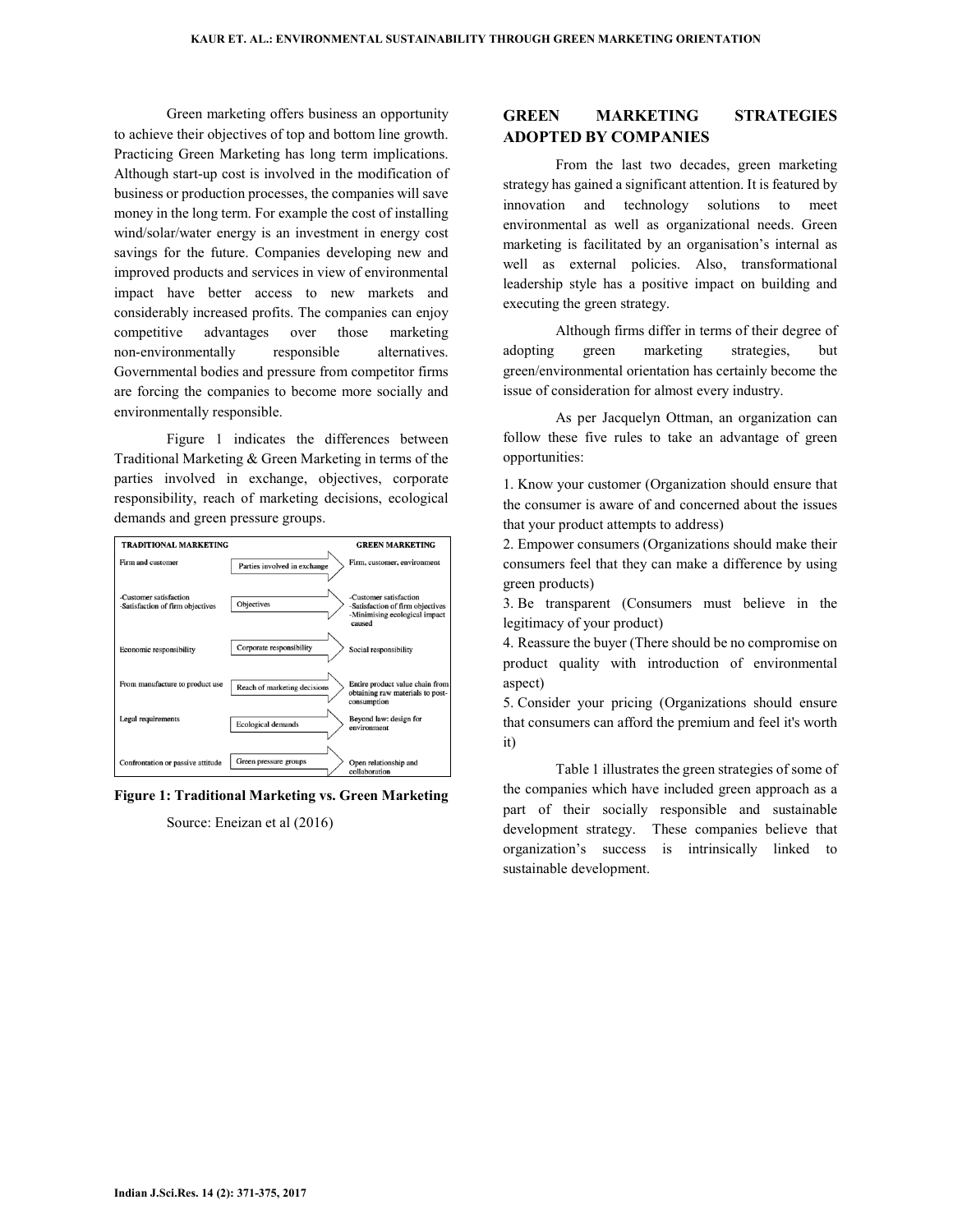| Company<br>Name                  | Green Strategies              | Description                                                                                                                                                                                                                                                      |  |  |
|----------------------------------|-------------------------------|------------------------------------------------------------------------------------------------------------------------------------------------------------------------------------------------------------------------------------------------------------------|--|--|
| State Bank of<br>India           | Green IT @ SBI                | • Paper less banking, no deposit slip/ withdrawal form/cheques, transactions<br>through SBI shopping & ATM cards<br>• First Indian bank to produce wind energy through A15-megawatt wind farm<br>developed by Suzlon Energy                                      |  |  |
| Kansai<br>Nerolac<br>Paints Ltd. | Lead Free<br>Paints           | • Has worked on removing hazardous heavy metals like lead, mercury, chromium,<br>arsenic and antimony from their paints                                                                                                                                          |  |  |
| Indian Oil                       | Green Agenda                  | • Invested about Rs. 7,000 crore in green fuel projects<br>• R&D Centre engaged in eco-friendly biodegradable lube formulations<br>• Certified under ISO-14000:1996 for environment management systems                                                           |  |  |
| Wipro<br>Infotech                | Wipro's Green<br>Machines     | • Wipro Greenware – producing environment friendly computer peripherals<br>· Products RoHS (Restriction of Hazardous Substances) compliant, reducing<br>e-waste in the environment                                                                               |  |  |
| Tata                             | Going Green                   | • Introduced an innovative Biogas-based power plant at Taj Green Cove in<br>Kovalam which use the waste generated at the hotel to meet its cooking<br>requirements<br>• Manufactured an electric car Indica EV that will run on polymer lithium ion<br>batteries |  |  |
| <b>ITC</b>                       | <b>ITC</b> Green              | · Carbon positive, water positive, solid water recycling, e-choupal, sustainable<br>community development                                                                                                                                                        |  |  |
| <b>HCL</b>                       | HCL ecosafe                   | • Integration of environmental management procedures and business process<br>• Recycling of used products                                                                                                                                                        |  |  |
| McDonalds                        | Best of Green                 | • Works in close collaboration with PETA on systematically reforming its<br>business practices to be more humane and friendly to the environment in which<br>they operate<br>• Napkins and bags made of recycled paper                                           |  |  |
| Coca-Cola                        | Coca-Cola's<br>Green Strategy | • Formulated 3 environmental goals: water stewardship, sustainable packaging,                                                                                                                                                                                    |  |  |
| Toyota                           | Toyota Green<br>Innovation    | and climate & energy protection.<br>• Introduced 'Prius', the world's first mass-market hybrid vehicle which is now<br>sold in over 40 countries and is ranked as the third least carbon-emitting auto in the<br>country.                                        |  |  |

|  |  |  | Table 1: Green Strategies adopted by Companies |
|--|--|--|------------------------------------------------|
|--|--|--|------------------------------------------------|

# **CONSUMER ATTITUDE TOWARDS GREEN PRODUCTS**

Many consumers prefer to choose products that do not damage the environment, even if they cost more. However, consumer purchasing behavior is influenced by many factors such as personal, psychological and social. Personal factors are unique to individual consumer including the demographic factors like gender, race and age. Personal factors greatly affect the decision-making especially because risks and utility are also very individualistic. Psychological factors include motives, perception, ability and knowledge, attitudes, personality and lifestyles.

Social factors, finally, affect the consumer cognition via opinion leaders, roles and family influences, reference groups, social class and culture and sub-culture. Green and products attributes play a vital role in product development and also are major factors that determine consumers' wants, needs and demands. The level of knowledge, attitudes, values and practices have impact on the quality of environment. Attitude is one of the most important factors in predicting consumers' willingness to pay for green products. This means that price is not a factor in preventing consumers from purchasing green products if they are pro-environment. Some scholars believe that consumers are willing to pay premiums for green products because consumers often prioritize green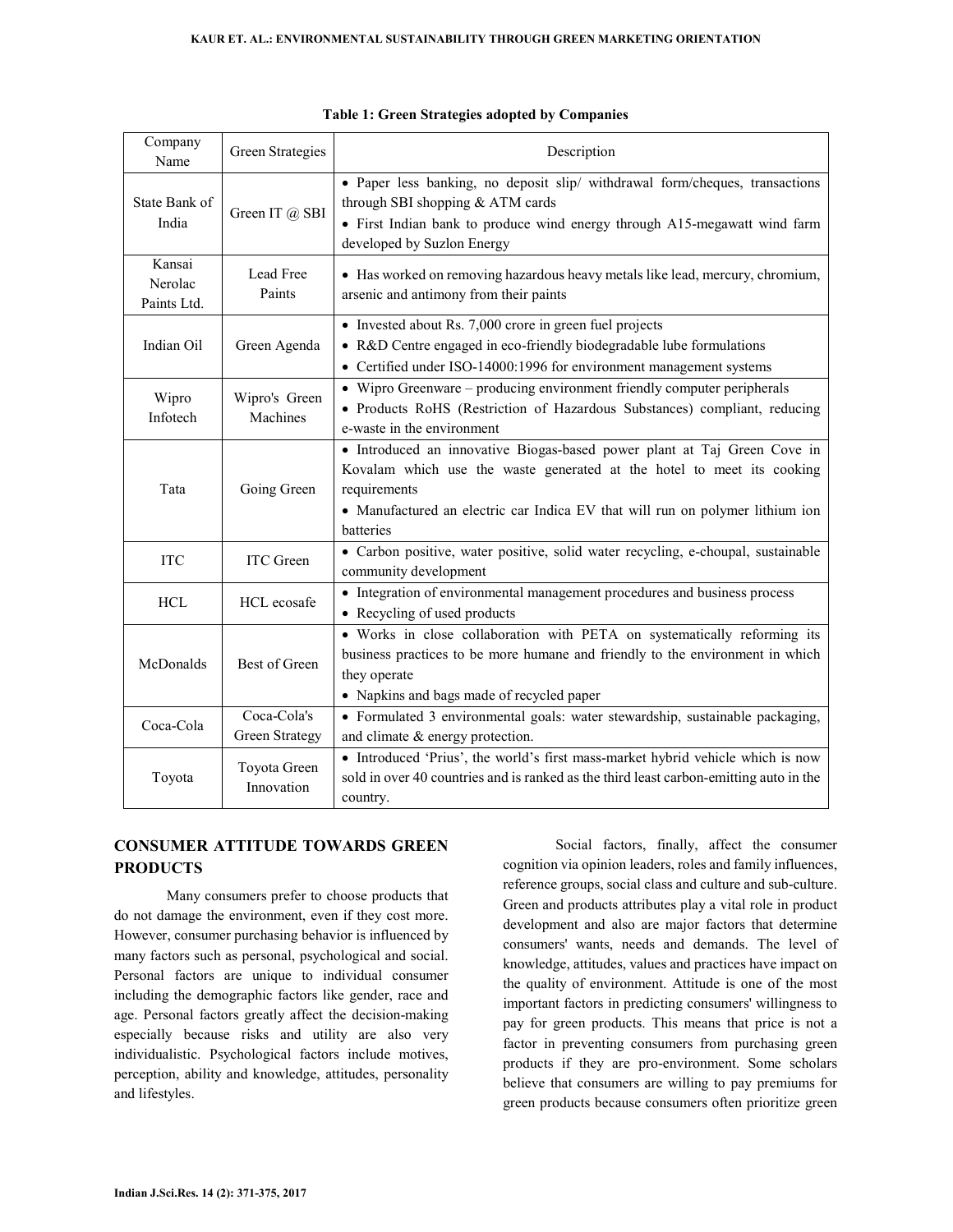attributes over traditional product attributes such as price and quality. It is worth studying whether consumers regard greenness of products or firms as 'hygiene' or 'motivating' factors, and to what extent green products create social benefits but impose private costs.

Environmentally-aware consumer has become ethically aware and is joined by many other consumers who believe in the principles of fair trade. The increasingly well-informed consumer is not only demanding fairly traded products, but is challenging manufacturers and retailers to guarantee the ethical claims they are making about their products.

As far as Indian consumers are concerned, consumer suspicion of greenness and perceived quality has been observed. Therefore green marketers in India should carry out heavy promotional campaigns. This is very important as the Indian consumers are in general price sensitive and green products are costlier. If they are not convinced with the quality of the green products, they remain suspicious and will not be willing to pay premium.

#### **Environmental Sustainability & Green Marketing**

Environmental sustainability aims to meet human resource requirements while preserving the environment such that future generations are also able to meet their needs. It does not merely aim to protect the world's resources but also control them. Therefore, the business strategies ensuring environmental sustainability have taken the shape of Green Marketing.

Today, we are facing several environmental challenges such as changes in the composition of the atmosphere; depletion of the protective ozone layer; soil degradation and increased desertification; increased air and water pollution; reduction in the availability of fresh water; and increasing depletion of physical and natural resources. In order to achieve this difficult task of sustainability companies need to make extreme changes in their research and development, production, financial, and marketing practices. Sustainability-driven companies need to pioneer new standards to direct their green product development programs, emphasize on reusing and recycling, and encourage all stakeholders (employees, suppliers, investors) to accept these difficult changes.

Although some companies have understood the importance of transforming and aligning their business strategies with environmental good, but still the environmental sustainability strategies do not form the major component of the overall business mission. Companies need to acknowledge the resource limitations

and renovate the marketing practices to be more and more social and environmentally responsible.

## **CONCLUSION**

Green Marketing is a source for both environmental sustainability and gaining competitive advantage. If made a part of strategic context of business, green marketing can help attaining sustainable growth and development as well as gaining larger market share with its environmental friendly green products.

Scope of further research on green marketing in nations like India is massive, since people are well aware of the prospects of going green and also have positive attitude towards it.

## **REFERENCES**

- Bhatia, M., & Jain, A. (2013). Green Marketing: A Study of Consumer Perception and Preferences in India. Electronic Green Journal, https://escholarship.org/uc/item/5mc39217.
- Donikini, R. (2013). Green products and green marketing: Factors affecting consumers' purchases of green products. Available from ABI/INFORM Global. (1418523836)
- Eneizan, B. M., Wahab, K. A., Zainon, M. S., & Obaid, T. F. (2016). Prior Research on Green Marketing and Green Marketing Strategy: Critical Analysis. Arabian Journal of Business and Management Review (Oman Chapter), 6(2), 46-64.
- Kotler, P. (2011). Reinventing Marketing to Manage the Environmental Imperative. Journal of Marketing, 75, 132 –135.
- Kotler, P., Keller, K. L., Koshy, A., & Jha, M. (2009). Marketing Management - A South Asian Perspective. New Delhi: Pearson Eductaion India Limited.
- Ottman, J. (2010). J. Ottman Consulting: Strategies, Tools, and Inspiration for Sustainable Brands. Retrieved from www.greenmarketing.com: http://www.greenmarketing.com/articles/comple te/the-5-simple-rules-of-green-marketing1/
- Peattie, K., & Charter, M. (2003). Green marketing. In M. Baker, The Marketing Book (pp. 726-755). Oxford, Great Britain: Butterworth-Heinemann.
- Polonsky, M. J. (2011). Transformative green marketing: Impediments and opportunities. Journal of Business Research (64), 1311–1319.